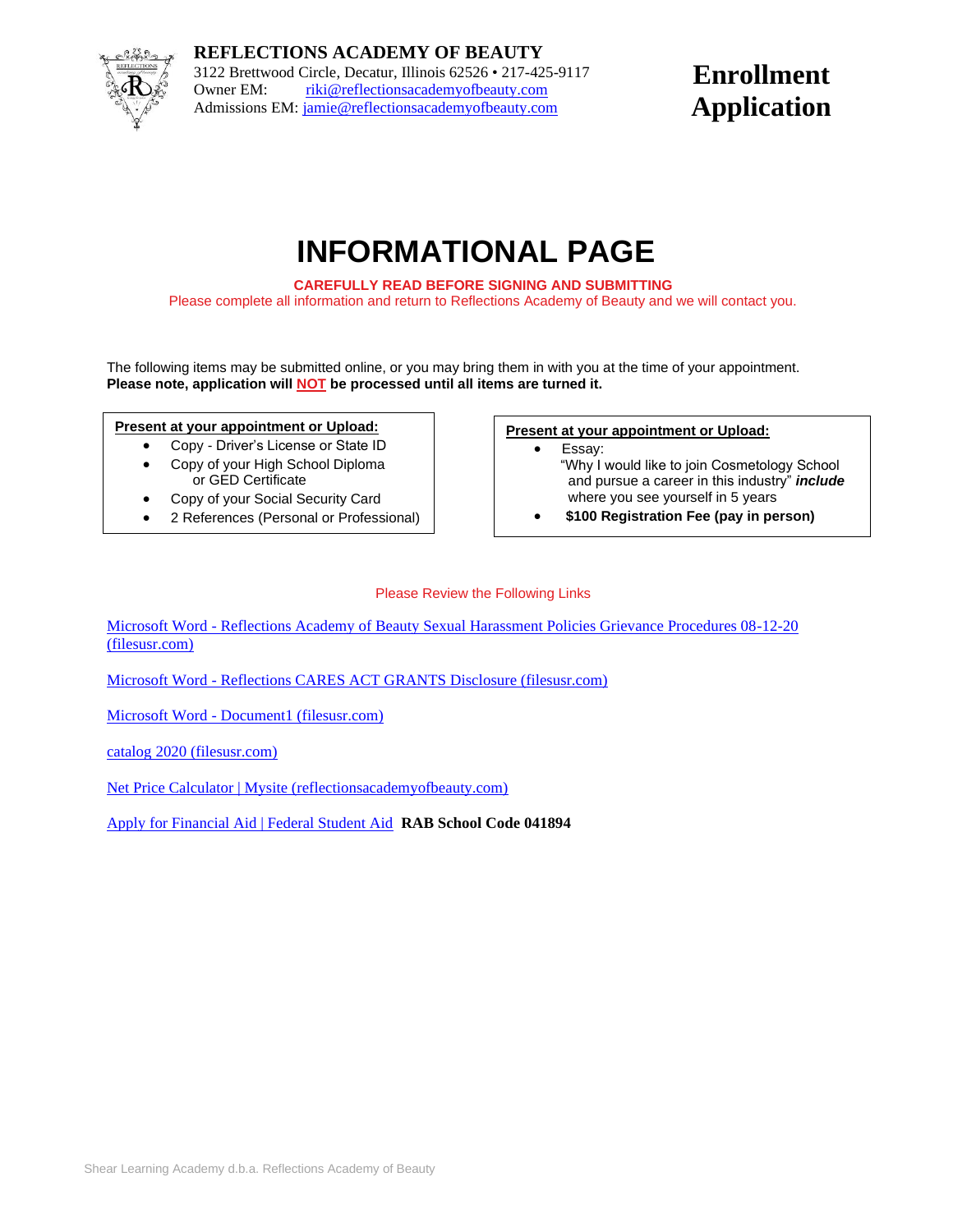

# **Enrollment Application**

|                                                                                                                                                                                                                                                                                                                                                                                                     |                                                                                                                                   | PRINT ONLY                                                                                                                                  |                                                                                                                                                                                                                                         |  |  |  |
|-----------------------------------------------------------------------------------------------------------------------------------------------------------------------------------------------------------------------------------------------------------------------------------------------------------------------------------------------------------------------------------------------------|-----------------------------------------------------------------------------------------------------------------------------------|---------------------------------------------------------------------------------------------------------------------------------------------|-----------------------------------------------------------------------------------------------------------------------------------------------------------------------------------------------------------------------------------------|--|--|--|
| Name (First, Middle, Last)                                                                                                                                                                                                                                                                                                                                                                          | <u> 1989 - Johann Barbara, martin amerikan basar dan berasal dan berasal dalam basar dalam basar dalam basar dala</u>             |                                                                                                                                             | Today's Date                                                                                                                                                                                                                            |  |  |  |
| Address                                                                                                                                                                                                                                                                                                                                                                                             | <u> 1989 - Johann Harry Harry Harry Harry Harry Harry Harry Harry Harry Harry Harry Harry Harry Harry Harry Harry</u>             |                                                                                                                                             |                                                                                                                                                                                                                                         |  |  |  |
| Email                                                                                                                                                                                                                                                                                                                                                                                               |                                                                                                                                   |                                                                                                                                             |                                                                                                                                                                                                                                         |  |  |  |
|                                                                                                                                                                                                                                                                                                                                                                                                     | Valid Contact Number (1) Valid Contact Number (2)                                                                                 |                                                                                                                                             | <u> 1990 - John Stein, Amerikaansk politiker (</u>                                                                                                                                                                                      |  |  |  |
| Birthdate $\frac{1}{\sqrt{1-\frac{1}{2}}}$                                                                                                                                                                                                                                                                                                                                                          | Social Security $\frac{\ }{\ }$ / / ______                                                                                        |                                                                                                                                             | First Language                                                                                                                                                                                                                          |  |  |  |
| <b>ENROLLMENT</b>                                                                                                                                                                                                                                                                                                                                                                                   |                                                                                                                                   |                                                                                                                                             |                                                                                                                                                                                                                                         |  |  |  |
|                                                                                                                                                                                                                                                                                                                                                                                                     |                                                                                                                                   |                                                                                                                                             |                                                                                                                                                                                                                                         |  |  |  |
| <b>Your School Funding</b><br>$\Box$ Self Pay<br>$\Box$ Parent / Guardian<br>$\Box$ Private / Student Loan<br>$\Box$ Financial Aid                                                                                                                                                                                                                                                                  | <b>Enrolling As</b><br>$\Box$ New Student - Cosmetology<br>$\Box$ Cosmetology Instructor<br>$\Box$ Transfer                       | <b>Course</b><br>$\Box$ Cosmetology<br>$\square$ Esthetician                                                                                | <b>Choose a Month to Start:</b><br>Jan<br>May $\square$<br>Sep<br>$\Box$<br>$\Box$<br>÷<br>Feb<br>$\Box$<br>Jun<br>□<br>Oct<br>□<br>Mar<br>Jul<br>$\Box$<br>□<br><b>Nov</b><br>□<br>$\Box$<br>Aug<br>$\Box$<br>$\vdots$ Dec<br>□<br>Apr |  |  |  |
|                                                                                                                                                                                                                                                                                                                                                                                                     | Previous Training $\Box$ Yes $\Box$ No If yes, Mark < $\Box$ Cosmetology $\Box$ Nail Tech $\Box$ Barber $\Box$ Esthetician School |                                                                                                                                             |                                                                                                                                                                                                                                         |  |  |  |
| If Yes,<br>Date From Date To Date To<br>Graduation Date State Board Exam? $\Box$ Yes $\Box$ No Pass? $\Box$ Yes $\Box$ No<br>$\Box$ Graduated<br>$\Box$ Incomplete Hours<br><b>Total Hours Completed</b><br>Cosmetology/Nail Tech/Barber/Esthetician School Name<br>Address<br><u> 1989 - Johann Barn, amerikan bernama di sebagai bernama dan bernama di sebagai bernama dalam bernama dalam b</u> |                                                                                                                                   |                                                                                                                                             |                                                                                                                                                                                                                                         |  |  |  |
|                                                                                                                                                                                                                                                                                                                                                                                                     |                                                                                                                                   |                                                                                                                                             |                                                                                                                                                                                                                                         |  |  |  |
|                                                                                                                                                                                                                                                                                                                                                                                                     |                                                                                                                                   |                                                                                                                                             |                                                                                                                                                                                                                                         |  |  |  |
| <b>EDUCATION</b>                                                                                                                                                                                                                                                                                                                                                                                    |                                                                                                                                   |                                                                                                                                             |                                                                                                                                                                                                                                         |  |  |  |
| <b>For High School Students</b><br>$(9)$ Ninth<br>ப<br>$\Box$ (10) Sophomore<br>$\Box$ (11) Junior<br>$\Box$ (12) Senior                                                                                                                                                                                                                                                                            | <b>High School Name</b><br>Address<br>When is your graduation date?                                                               | <b>Highest Level of Education</b><br>$\Box$ High School Diploma<br>$\Box$ GED Certificate<br>$\Box$ Some College<br>$\Box$ College Graduate |                                                                                                                                                                                                                                         |  |  |  |
|                                                                                                                                                                                                                                                                                                                                                                                                     |                                                                                                                                   | <b>WORK EXPERIENCE</b>                                                                                                                      |                                                                                                                                                                                                                                         |  |  |  |
| $(1)$ Employer<br>Address<br>Reason For Leaving                                                                                                                                                                                                                                                                                                                                                     |                                                                                                                                   | Date                                                                                                                                        | Position                                                                                                                                                                                                                                |  |  |  |
| (2) Employer<br>Address<br>Reason For Leaving                                                                                                                                                                                                                                                                                                                                                       |                                                                                                                                   | Date                                                                                                                                        | Position                                                                                                                                                                                                                                |  |  |  |
| (3) Employer<br>Address<br>Reason For Leaving                                                                                                                                                                                                                                                                                                                                                       |                                                                                                                                   | Date                                                                                                                                        | Position                                                                                                                                                                                                                                |  |  |  |